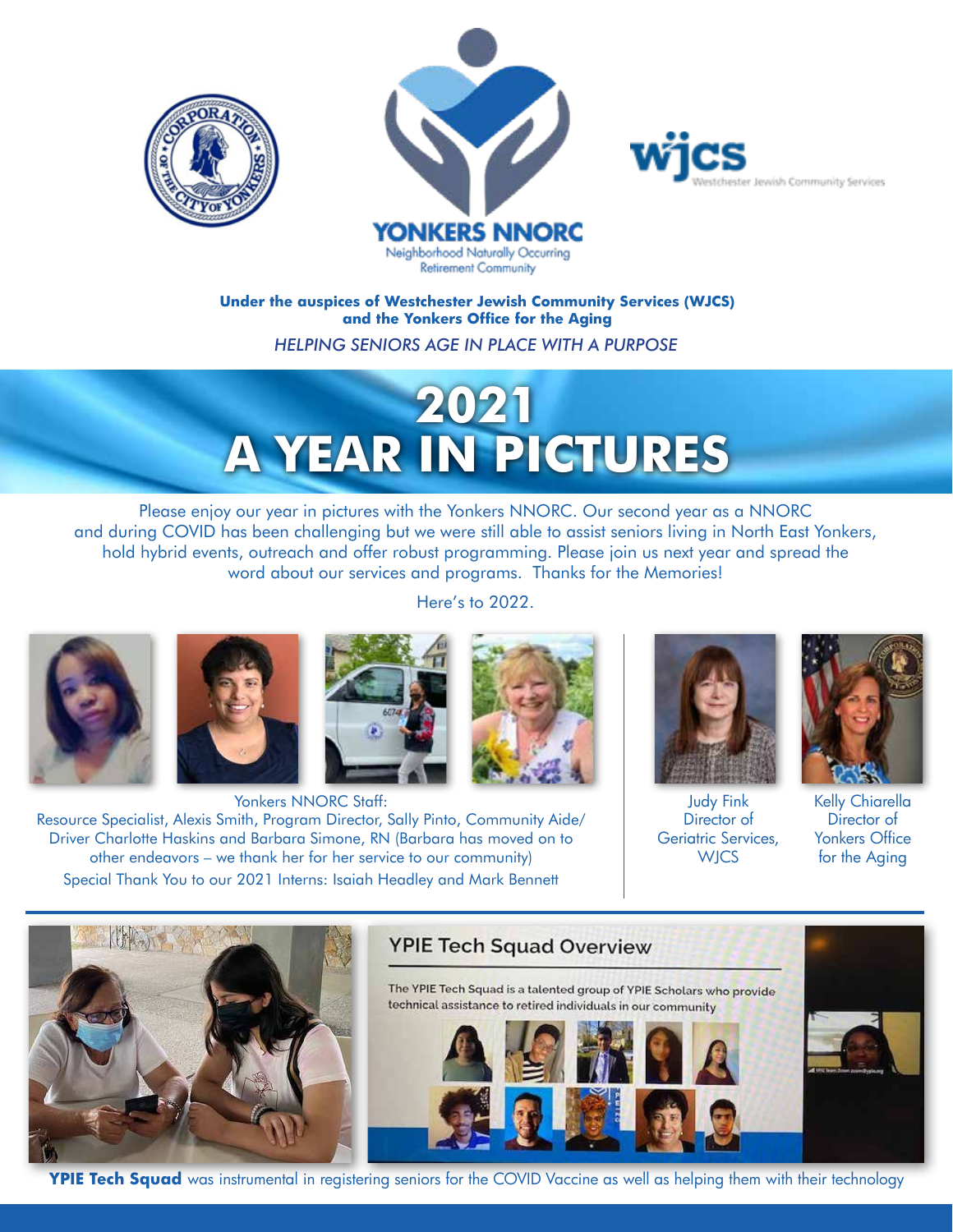





**Hybrid Programming: Bingo**











## **Health and Wellness**

*NNORC at 9 with the Yonkers Public Library, Vision Boards, Activity Packets, YOM Walks and our Yoga leaders, Karl Rempe, Charles Montoya, Helena Svedin, Elaine Fedyk, Michael Pappa, Mandy Engelke, Nancy Guzman, Shannon Reilly, Dr. Rubina Heptulla, Catherine McGibney*



## **Community Outreach**



**Gardening Indoor Outdoor**  with Katherine Sutton

**Sustainable You Program Series** with Jacqueline Leone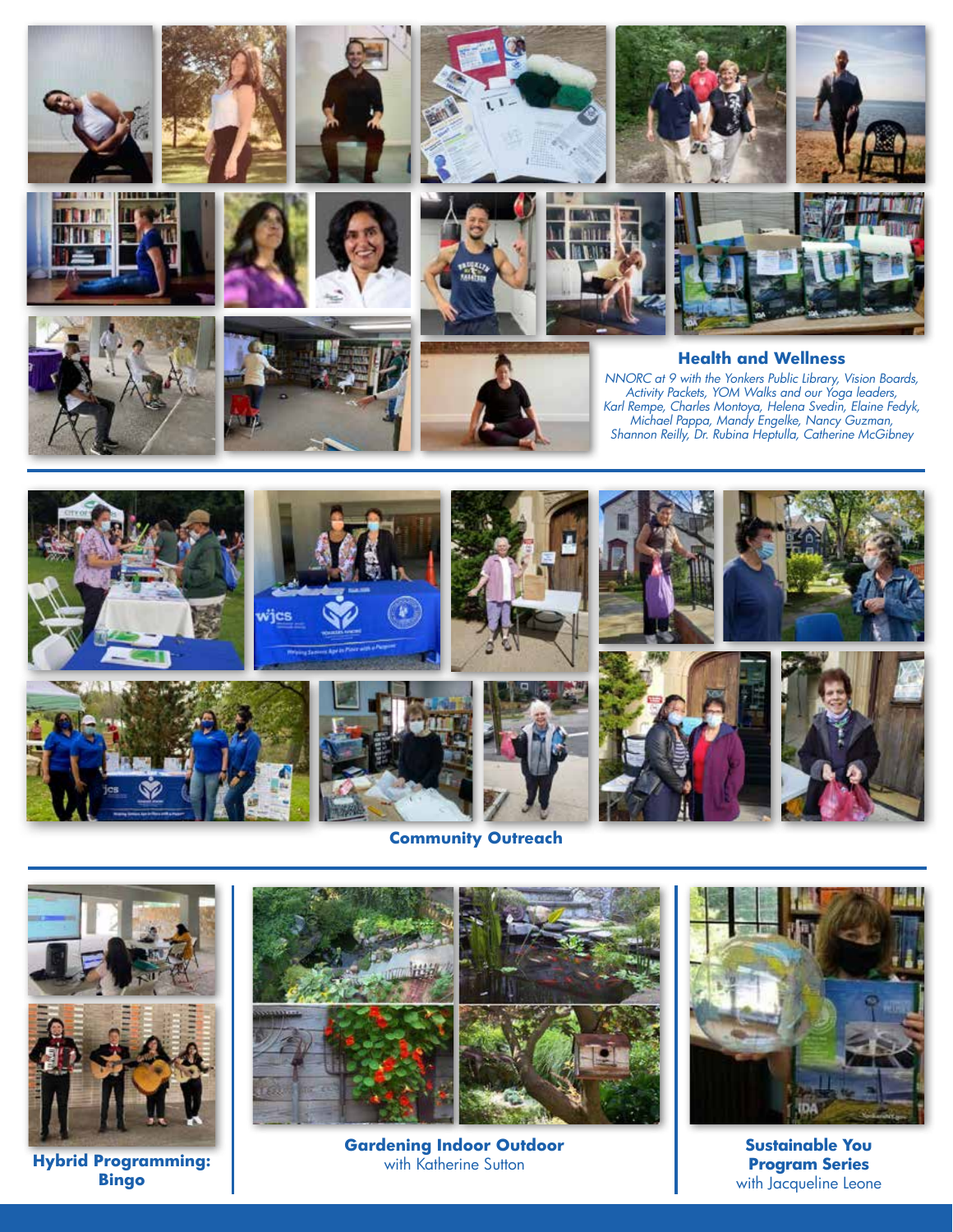

**Virtual Programs:** Mark Bennett Ausar Bennett, Edward Rogoff, Jeremiah Drummond, Mike Teator, Phil Chopak, Tau Bennett, County Executive George Latimer, Teresa Pereira and Julie Larkin

Feeding Westchester and the Yonkers NNORC presenting at the Yonkers Public Library. Eating healthy demo with an Avocado Salad!



Cooper: Happy to Help in Getting the word out about the Yonkers NNORC (Neighborhood Naturally Occurring Retirement Community) Helping Seniors Age in Place with A Purpose



In Person and Virtual with Alyssa Advincula from **Feeding Westchester** and **Cody the Therapy Dog**



**Celebrating the Holidays**









**Kindness Rocks**

**Local Talent**